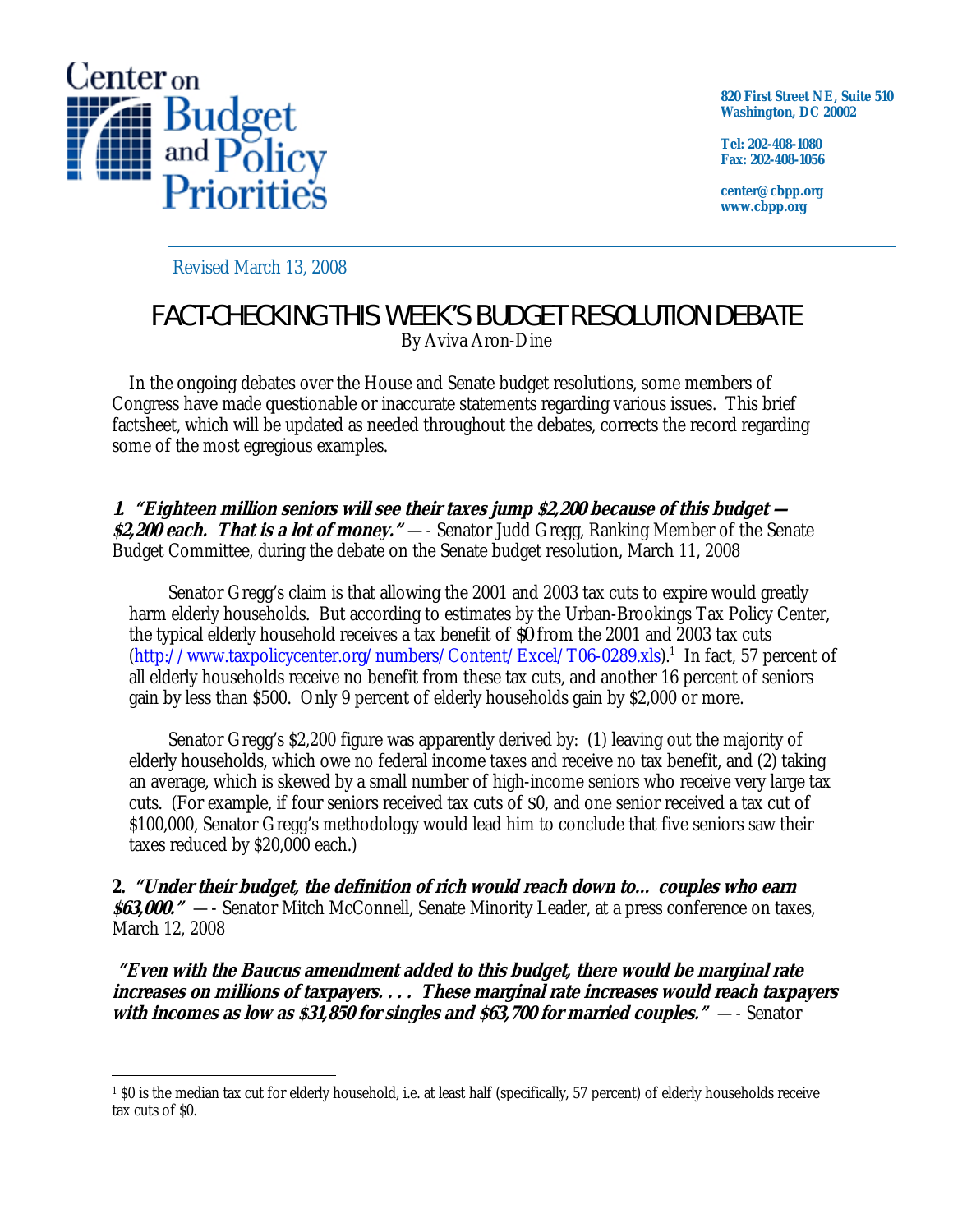Charles Grassley, Ranking Member of the Senate Finance Committee, during the debate on the Senate budget resolution, March 10, 2008

 Senators McConnell and Grassley are referring to the income levels at which taxpayers can begin to benefit from 2001 tax cut's reduction in the 28 percent tax rate. But in calculating these levels for 2007, they failed to factor in the personal exemption and standard deduction. With those included, the then-28 percent, now-25 percent bracket begins at \$40,600 for singles and \$81,200 for couples. (To benefit in full from the 25 percent bracket, a single individual needs an income of at least \$85,850, and a married couple needs income of at least \$146,000. This explains why the Tax Policy Center estimates that some 80 percent of the benefits of reducing the 28 percent rate to 25 percent go to households with incomes above \$100,000; see http://www.taxpolicycenter.org/numbers/Content/Excel/T07-0018.xls.)

**3.** *"Small businesses pay 54 percent of all individual income taxes."* **—- Senator Jon Kyl,** Senate Minority Whip, during the debate on the Senate budget resolution, March 10, 2008

Senator Kyl's claim relies on a Tax Foundation report<sup>2</sup> that classifies any tax filer who reports *any* income or loss from a sole proprietorship, farm proprietorship, partnership, S corporation, or rental income as a small business owner. Using this definition, the Tax Foundation concludes that the large majority of high-income taxpayers (for example, 75 percent of those in the top 1 percent) are small business owners — so it is hardly surprising that it also concludes that small business owners pay a large share of income taxes. But this definition turns wealthy individuals who are passive investors, not business proprietors, into small business owners.

 According to Tax Policy Center estimates, a majority of tax filers with incomes over \$1 million who qualify as small business owners under this definition receive some or all of their "small business income" from passive investments. Others are doctors or lawyers who organize their practices as sole proprietorships, CEOs who receive fees for sitting on corporate boards, or journalists and others who receive honoraria. Both President Bush and Vice President Cheney qualify as "small business owners" under this definition, which also counts large amounts of income earned by businesses that are by no measure "small." (For more on this topic, see http://www.cbpp.org/3-21-07tax.htm.)

## **4. "It is interesting to me that the United States has the third highest estate tax rate in the world and is 37 percent above the international average. Twenty-four nations have no estate tax. There are only two countries that have rates higher than ours."**—- Senator Jon Kyl, Senate Minority Whip, during the debate on the Senate budget resolution, March 10, 2008

 Outside the United States, many countries tax accumulated wealth by means of an inheritance or wealth tax, rather than an estate tax, and so it makes sense to count all these forms of taxes for purposes of international comparisons. Of 30 countries for which OECD data is available, 27 levied some form of estate, inheritance, or wealth tax in 2004.

 $\overline{a}$ 2 Scott A. Hodge and J. Scott Moody, "Wealthy Americans and Business Activity: Helped by Tax Cuts, Businesses Producing Lion's Share of Tax Revenue," Tax Foundation Special Report No. 131, August 2004.